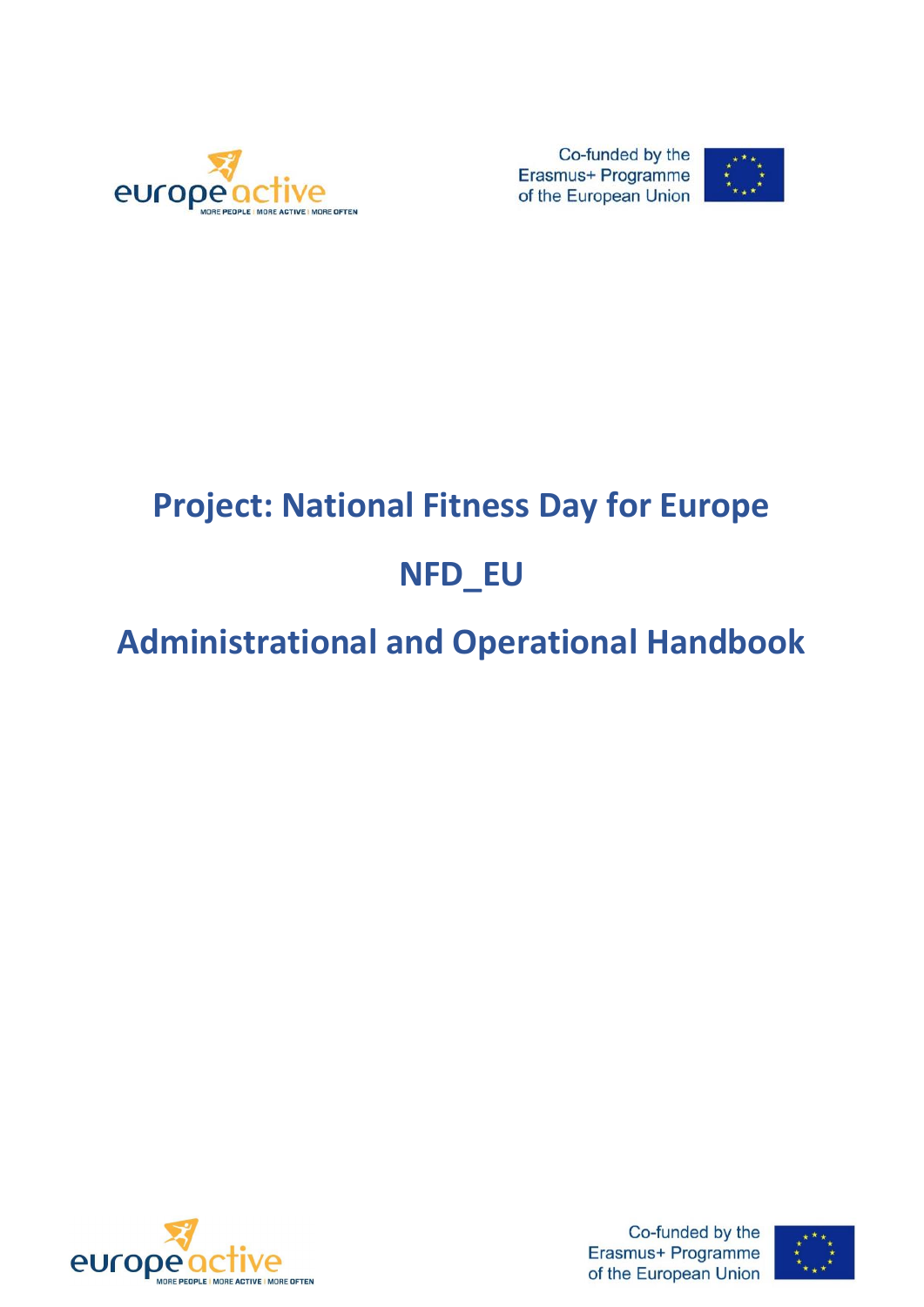#### **What this handbook is about**

This handbook is for the partners participating in the project called 'National Fitness Day for Europe NFD\_EU". As part of the project, EuropeActive developed this handbook to (1) guide partners through the "administrative jungle" of EU-funded actions and (2) to suggest an effective dissemination strategy to enhance the impact and the visibility of the project. The handbook aims to make each partner fully informed of their rights/obligations and how to correctly record their activities, claim grant monies, and to address all aspects and issues for the proper management and delivery of the action. Eventually, we strongly recommend the partners to also look at the **Erasmus+ Programme Guide 2017** (p.229 - 234), at the Project [Handbook](http://eacea.ec.europa.eu/LLP/beneficiaries/2013/reporting_lifelong_learning_2013_en.php) "Guidelines for Administrative and Financial Management and Reporting"), at your Partner Agreements and National Fitness Day for Europe NFD\_EU work packages.

In case further information is needed, please do not hesitate to contact us at:

lukas.declercq@europeactive.eu +32 (0) 2649 9044

Sincerely,

**EuropeActive EU Affairs Team**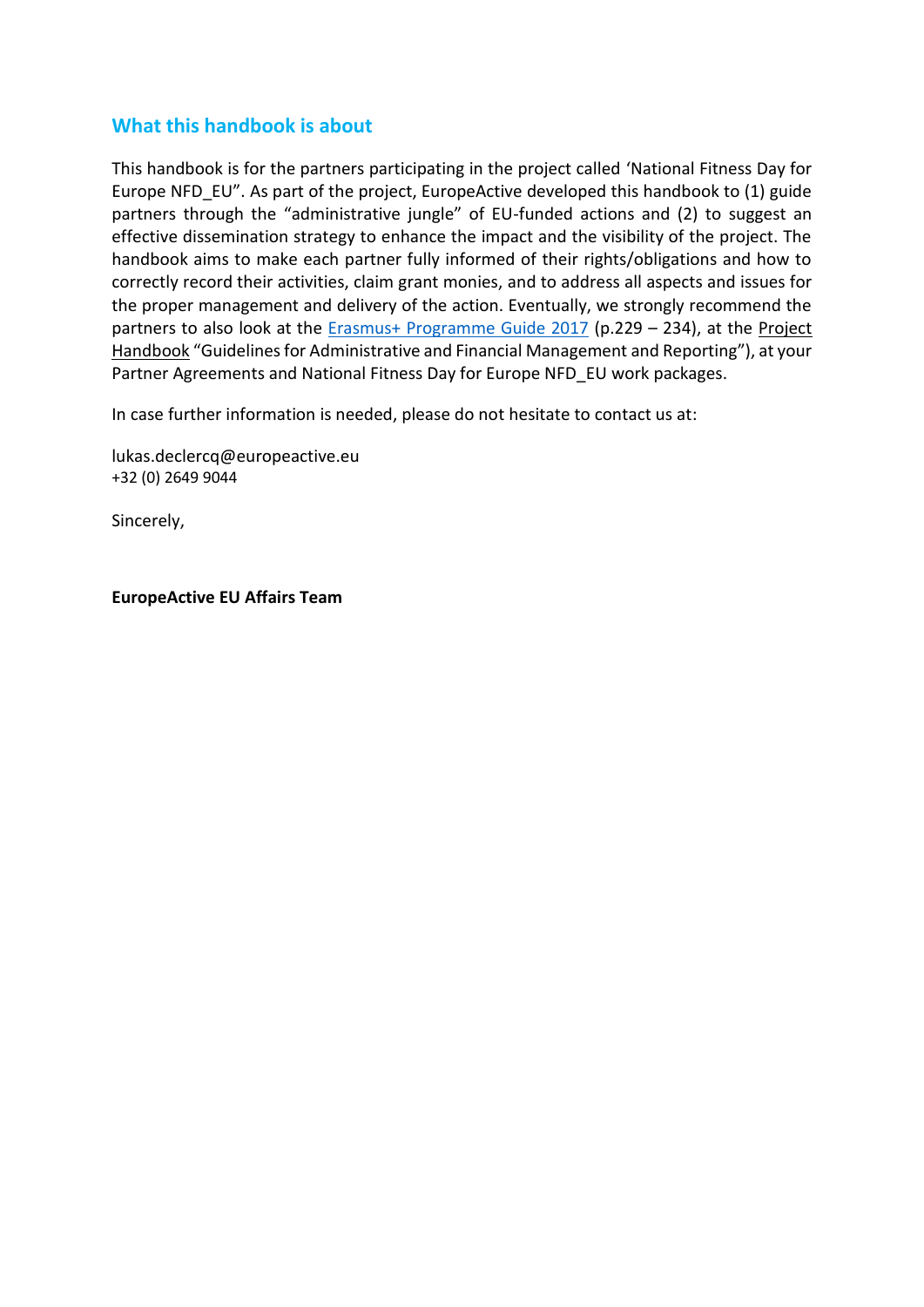# Table of Contents

| UNIT CONTRIBUTION FOR INTELLECTUAL OUTPUTS (STAFF COSTS)  10 |  |
|--------------------------------------------------------------|--|
|                                                              |  |
|                                                              |  |
|                                                              |  |
|                                                              |  |
|                                                              |  |
| Appendix 1: Travel and Subsistence Expense Reclaim Form      |  |
| <b>Appendix 2: Timesheet</b>                                 |  |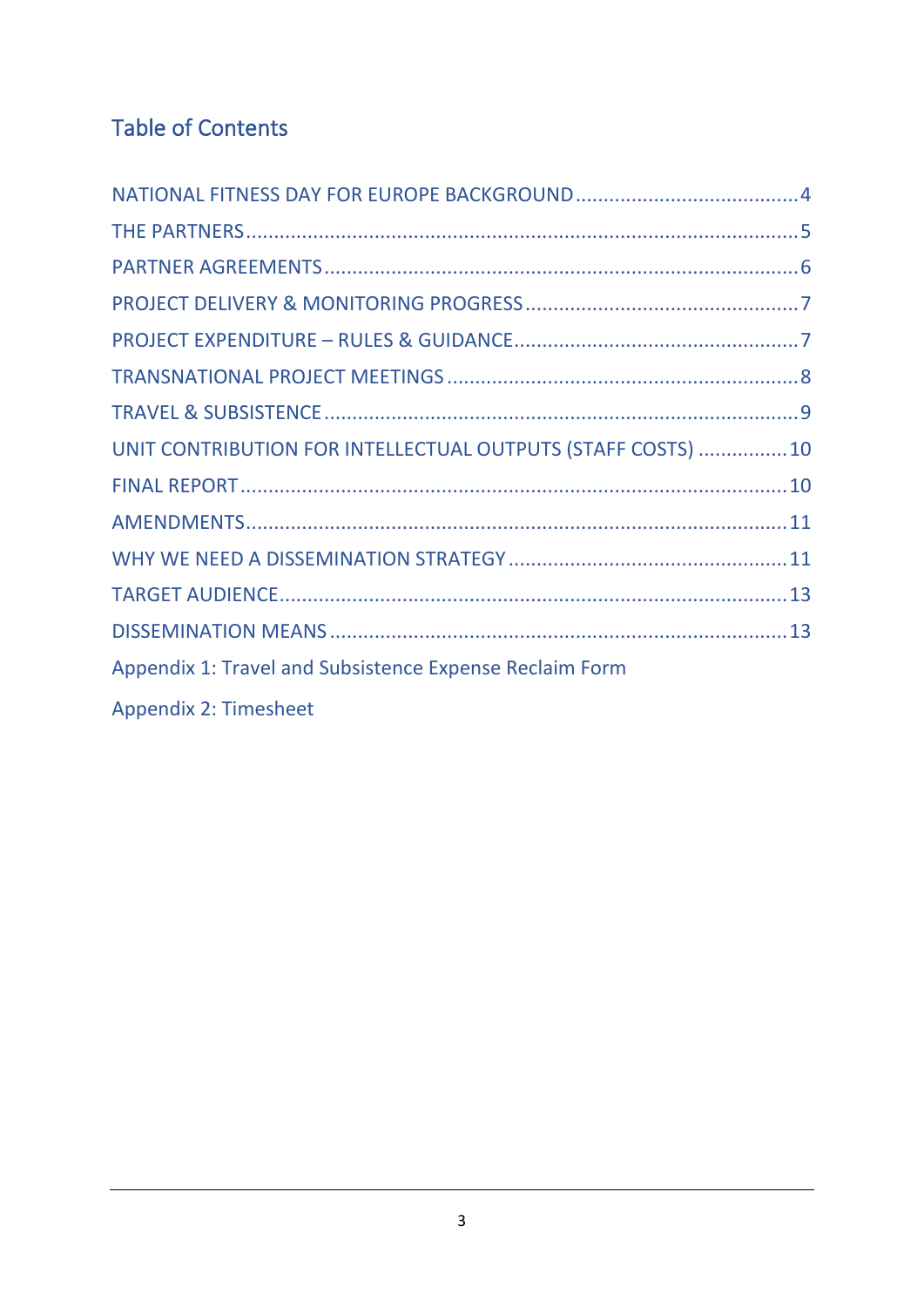#### <span id="page-3-0"></span>**NATIONAL FITNESS DAY FOR EUROPE BACKGROUND**

It is well established and understood that EU-citizens aren't getting enough physical activity. The results of the latest Eurobarometer on sport and physical activity, published in March 2018, show that 46%1 of EU-citizens never exercise or play sport. Even more disturbing is the fact that this is a 4% increase in comparison with the previous Eurobarometer on sport and physical activity from 2014.

However, the inactivity "epidemic" doesn't stop at the borders of the EU. Data from the WHO/Europe show that countries in the Western Balkan and the Eastern Partnership struggle with the same problem. The 2013 country fact sheets on nutrition, physical activity and obesity2 show high rates of people being overweight and obesity in Republic of North Macedonia, Bosnia and Herzegovina, Georgia and the Ukraine (the non-EU project countries). Furthermore, the non-communicable (NCD) diseases country profiles 20183 published by the WHO, shows that physical inactivity is a major risk factor for NCD related premature deaths in the project partner non-EU project countries (no data for the Republic of North Macedonia). In addition, a study performed by the researchers from the MIT university in Skopje, in 2016, showed that only [36%](http://fsprm.mk/wp-content/uploads/2017/01/Pages-from-APES_2_2016_AVGUST_web-22.pdf) of the adult population in the Republic of North Macedonia is physically active according to WHO recommendations.

The project is about building capacity for the European Week of Sport (EWoS) through the establishment of National Fitness Days and physical activity promotion in a number of non-EU programme countries and partner countries (non-EU countries). A two-directional exchange of knowledge and experience will be organised by bringing together 4 well established National Fitness Associations with experience in EU funded projects and our existing successful NFD campaigns, with key fitness sectors in other non-EU countries.

The establishment of a "buddying relationship" will help create strong bonds between organisations, facilitating the transfer of knowledge and experience to grow the fitness sector. It's a clear goal of the project to build relationships that will long-outlast the duration of the project, incorporating actors from the partner countries into the EU-fitness and sport networks.

National Fitness Day for Europe has 4 main objectives:

- **1)** Promoting the EWoS and HEPA in the non-EU countries by running an effective National Fitness Day campaign in these countries
- **2)** Reinforcing the grassroots sport network in each of the non-EU countries and raising the awareness of HEPA at their national level
- **3)** Promoting of EU values through fitness in the partner countries (ref art.2 TEU).Promoting tolerance, inclusion and solidarity through the NFD & stakeholder events
- **4)** Promoting the National Fitness Day concept throughout Europe (beyond the partnership). Build on and extend the already successful NFD concept that EuropeActive and national associations has developed in the past 2 years

<sup>&</sup>lt;sup>1</sup> Special Eurobarometer 472: Sport and physical activity, March 2018, p7

<sup>2</sup> <http://www.euro.who.int/en/health-topics/disease-prevention/nutrition/country-work>

<sup>3</sup> <https://www.who.int/nmh/publications/ncd-profiles-2018/en/>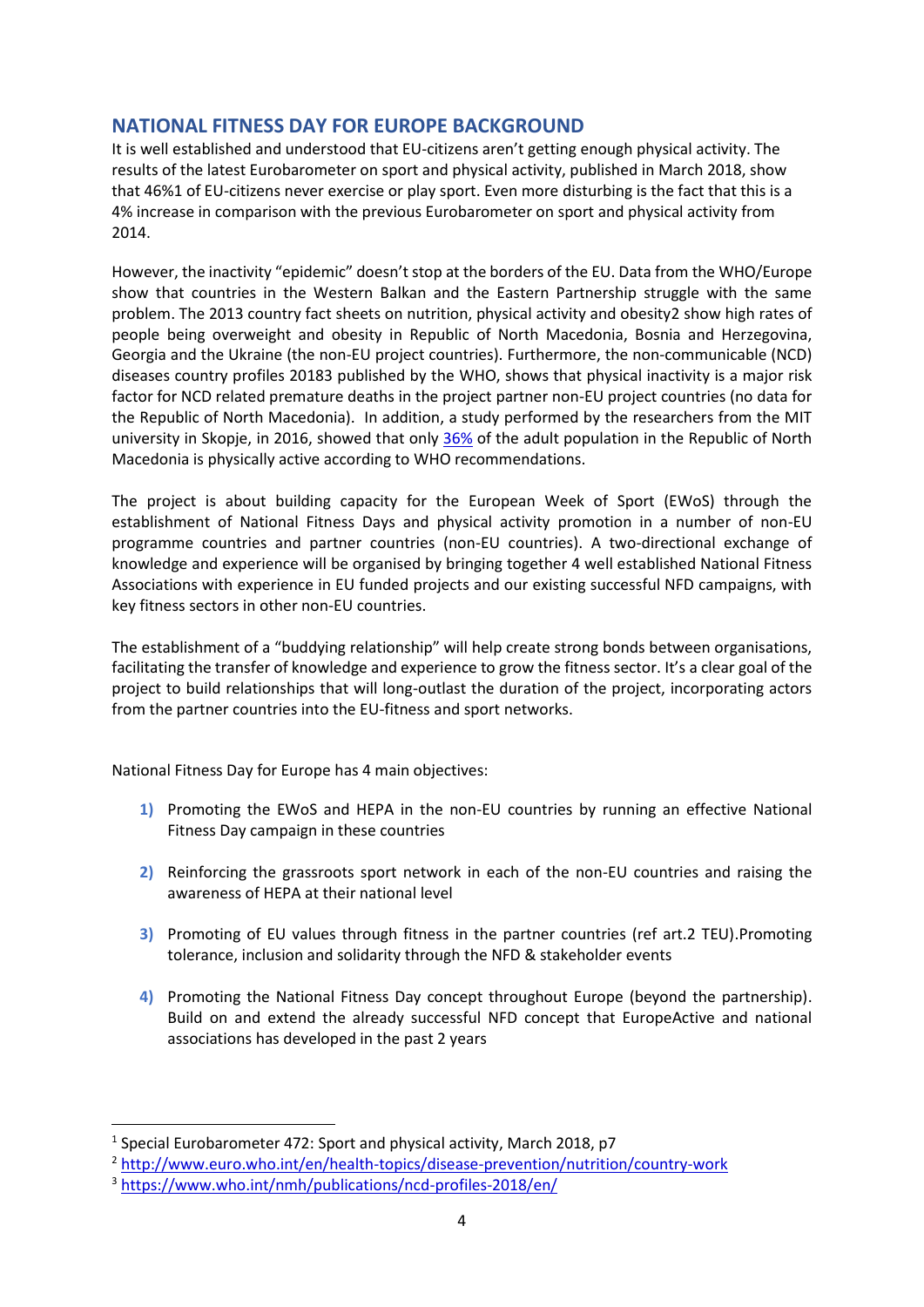In order to achieve these objectives, following **Intellectual Outputs** will be completed:

- **1)** National Fitness Day for Europe handbook for the participating National Associations (partners)
- **2)** National Fitness Day for Europe handbook campaign guide
- **3)** National Fitness Day for Europe National Stakeholder event planner
- **4)** National Fitness Day for Europe Annual activities evaluation report
- <span id="page-4-0"></span>**5)** National Fitness Day for Europe Collective communication plan

#### **THE PARTNERS**

There are 9 partners in this project who are the beneficiaries of the grant money which is to be distributed in accordance with the grant agreement and obligations between EuropeActive and the Education, Audiovisual and Culture Executive Agency on behalf of the Commission (specifically the Sport Unit.

EuropeActive has the legal responsibility for the project and more precisely for managing the partnership, ensuring results and outputs are achieved, keeping track of progress, monitoring financial expenditure and checking all expenditure is eligible, reporting to the European Commission and completing contractual documents and reports. Each partner is also bound to the agreement and has a responsibility for the delivery of the work plan and expected outcomes

The agreement has been awarded to:

EuropeActive Avenue des Arts/Kunstlaan 43 1040 Brussels, Belgium T+32(0)26499044 E: [thesecretariat@europeactive.eu](mailto:thesecretariat@europeactive.eu)

The partners and main contacts for the project are:

- EuropeActive Cliff Collins
- ukactive- Smithard Will
- Ireland Active Conn McCluskey
- AGAP Damaso Ana
- SIGA Xiros George
- TAKT Spasovska Magdalena
- NASFPE Gulbani Valeri
- NGO Energija Gekic Dzemal
- SCU Boliak Andrii

The maximum time for this **project to be completed is 24 months**, so it will require an understanding and application from each of us to achieve the goals. The success of the project relies upon our professionalism to deliver the tasks established in the different partner agreements and our ability to cooperate together and within our networks of stakeholders and other experts. Each partner has a different emphasis within their roles and in their contribution to be made if we are to achieve the expected project outcomes, but each is equally important.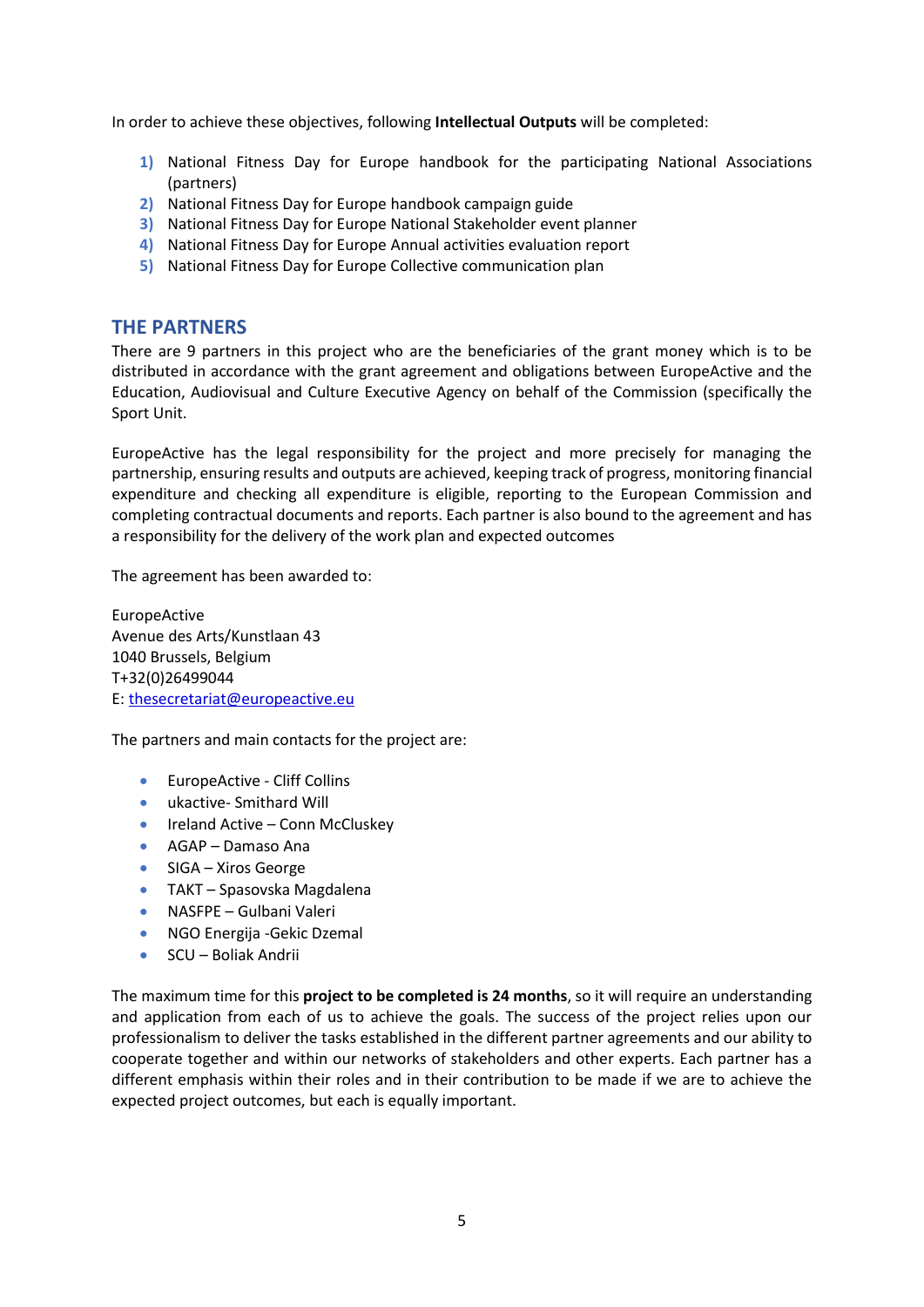Being a partner of the project does involve making a financial commitment to the project. The partnership will receive so called "unit contributions"<sup>4</sup> and an 80% grant for "Exceptional costs" of the total expenditure. Your organisation will receive some of the unit contributions to help pay for staff time spent on the project and will also have to contribute to cover the match funding of the exceptional costs through staff time. Accordingly, each partner will have to provide some extra working (over and above those days funded by the grant) to cover the match funding of the project. It is to be encouraged that partners spend more time than actually required – this helps to demonstrate to the Commission that we are active and positive about the outcomes.

Each partner will be required to record their time spent on the project by using a **timesheet (see Appendix 1)**. These are required on a quarterly basis – so there will be 8 in total. These will also be used to calculate the amount of grant money that will be reimbursed to your organisation. The Commission applies unit contributions for staff categories (manager/ researcher/ technician/ administrator) and groups of Member States, and there is considerable variation in the levels used. EuropeActive, as the grant holder, is unable to change the actual day rates payable.

#### <span id="page-5-0"></span>**PARTNER AGREEMENTS**

The responsibilities, activities and payment schedule for each partner are set out in what is known as the **Partner Contract/Agreement** and these is legally binding which sets out the EuropeActive-partner relationship.

The Partner Agreement includes:

- Details of the project (name, number, duration, total budget);
- Details of the partner's budget (funding and their own funding);
- Responsibilities of EuropeActive and the partner;
- An agreement on Intellectual Property Rights for any products
- Partner bank account details.

The Agreements include also a **partner obligations** part with a breakdown of the activities within each work package budget is also attached to the partner contract.

EuropeActive is responsible for preparing the contract, in duplicate, and sending both copies to partners for signature and agreement by the legal representative. Partners should return one signed copy and retain the other for their own records.

Contracts must be signed by both parties to be valid, and until contracts are signed partners will not be paid any funding.

#### **Please note that partners should inform EuropeActive if:**

- There is a change of contact within your organisation
- Your organisation's name or legal status changes
- Your address or contact details change
- Your bank account changes

<sup>4</sup> Units are specified by the commission and are applied for expenditures related to Project Administration, Travel & Subsistence and Intellectual Outputs.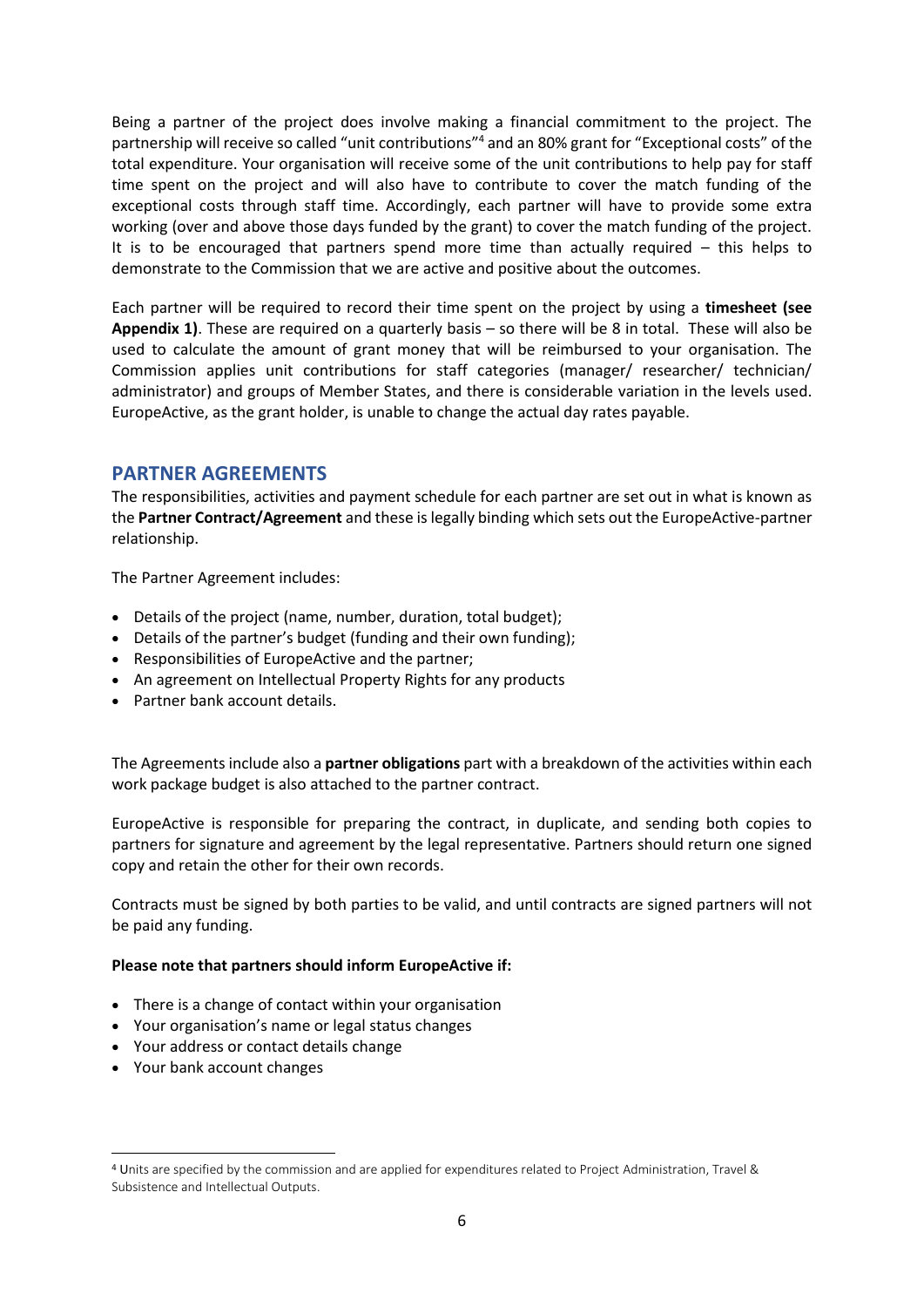The **sub-contracting** of any activity without the prior permission of EuropeActive is not allowed. Any material change in the delivery of the project will need prior clearance and permission from the Education, Audiovisual and Culture Executive Agency.

#### <span id="page-6-0"></span>**PROJECT DELIVERY & MONITORING PROGRESS**

As a partner it is important that you are able to manage your own time so that you can deliver the project work commitments check that the resources are available within your own organisation.

As a partner you have already signed a mandate letter, but now you need to make everyone aware in your organisation that the project is happening and what resources and commitments that you will need to be made. This may mean, for example, that you need to publicise the project within your own organisation –and share/copy project document if this will help.

Experience shows that one of the most common problems in this type of project is the difficulties experienced by individuals working in isolation or the main contact point within the organisation being unable to work on the project. Unless there is someone else who understands the project and can cocoordinate alternative resources, substantial delays can be caused.

Circumstances may arise which could mean that your organisation is no longer able to fulfil its role within the project. At this point you would need to consider whether to try and change your role within the project or to withdraw entirely from the project.

EuropeActive is responsible for monitoring the project's progress and expenditure. However, partners are responsible for their own work and expenditure and must put in place robust monitoring systems that fit to an agreed methodology. The partner contract states that all monies paid to partners are regarded as an advance and only expenditure that meets the eligibility criteria will be paid by the European Commission. **If partners spend funding on something ineligible they will have to bear the expense themselves.** 

#### <span id="page-6-1"></span>**PROJECT EXPENDITURE – RULES & GUIDANCE**

As a partner it is most important to be aware of what is eligible costs/expenditures for this project. **Costs and expenditure must:**

- Be necessary for performance of the project;
- Relate to activities incurred in the Member States of the European Union and/or the European Economic Area and/or the associated countries participating officially in the programme;
- Be directly connected with execution of the project in accordance with the work plan;
- Be incurred by Partner organisations;
- Be actual costs, but kept within the maximum day rates contained in the Partner Obligations document;
- Be identifiable and verifiable.

As a partner you should aware of **typical costs which are considered ineligible**. For example:

- Expenditure which is not able to be evidenced through appropriate documentation;
- costs incurred in respect of travel to or from countries outside the European Union, the European Economic Area and the associated countries participating officially in the programme;
- Costs incurred outside of the eligibility period. The project duration of this project is from 1/01/2020 to 31/12/2021. Only costs incurred as part of the project and during this period will be regarded as eligible. Costs incurred before or after will not be eligible;
- Costs having no direct link to contractually agreed project activities;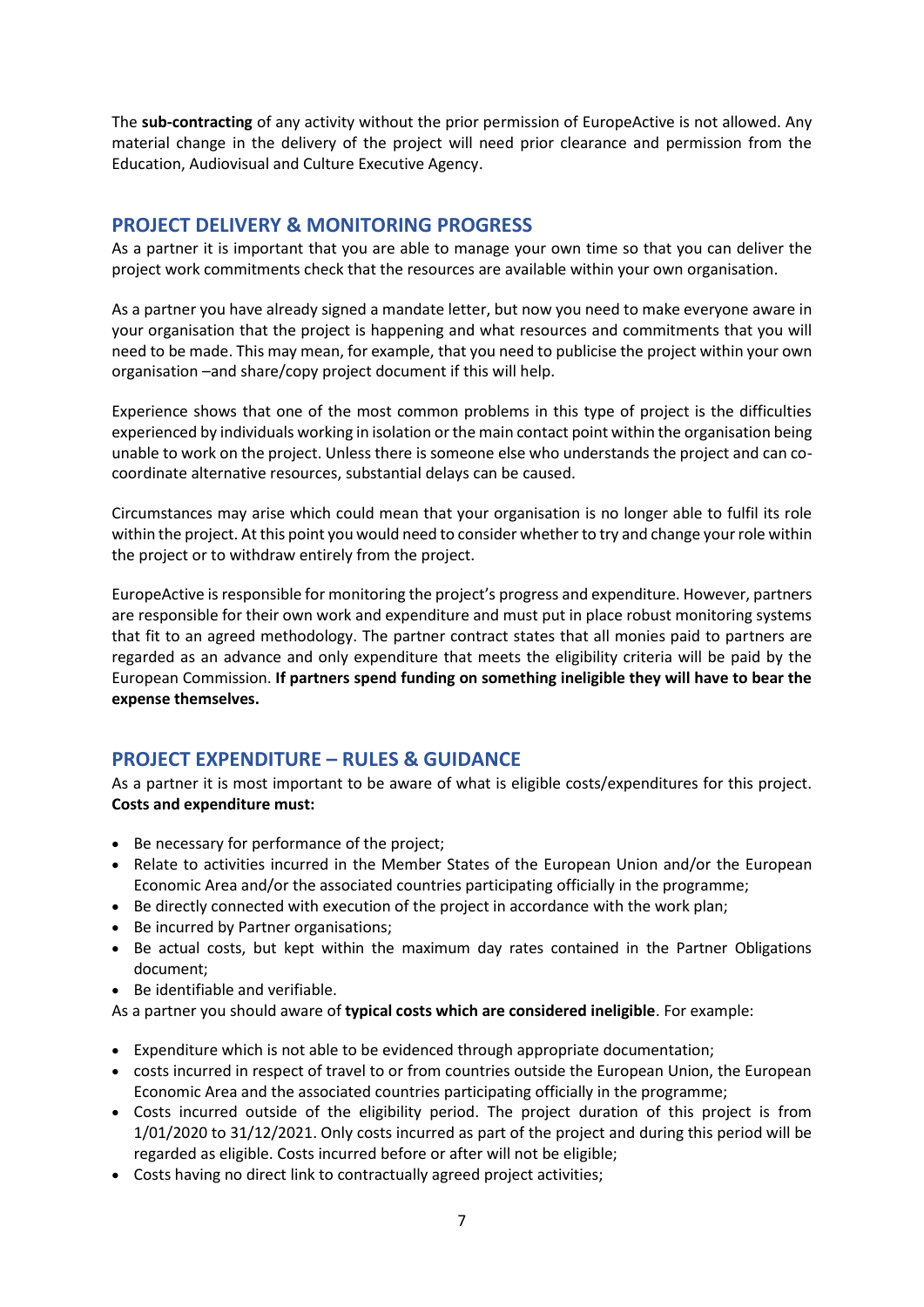• Costs already financed from another source, in particular by other Community funds.

The rules for the programme can sometimes seem quite complex or in need of clarification in specific situations. If you are unsure about whether something can be paid for out of this project grant do not hesitate to contact EuropeActive for clarification or have a look at Erasmus+ Programme Guide.

**For any expenditure to be eligible it must be supported by appropriate evidence**. This means that as a partner you must keep all **original documents** such as receipts, invoices, travel tickets, etc. These documents must be sent to EuropeActive for evidence and in support of a claim for expenses. Partners need to **keep copies for five years** after the end of the project. EuropeActive will not be able to accept expenditures if we do not receive the supporting documents, so it is vitally important that you send to EuropeActive of all evidences for everything you spend on the project.

In case you would need to keep original documents within your organisation for national tax regulations, you could send us the scanned copies. But please remember to keep the original documents for 5 years (31.12.2025).

#### **Recording expenditure and staff costs for the whole project will be the responsibility of each partner.**

We recommend that partners:

- Keep records of all expenditure connected with the project.
- File receipts by cost heading and in date order.
- Annotate receipts e.g. where it is not clear what the receipt is for.

You should always be careful to ensure that it is clear from the receipt what was paid for or include an explanatory note, especially if the document is not in English.

#### <span id="page-7-0"></span>**TRANSNATIONAL PROJECT MEETINGS**

After each meeting partners are required to send to EuropeActive (Lukas.declercq@europeactive.eu) expense evidences of their travel and subsistence (trains, hotels, flights, etc.) on the project expenses reclaim form.

Project partner meetings and other project dates will be fixed so that hotels/flights can be booked early to take advantage of the lowest fares.

If a partner, for attending a transnational project meeting, is expected to exceed the maximum contribution, it is required to inform EuropeActive for a final agreement before booking. Reimbursement of eligible travel and subsistence costs will be made on the actual spend incurred to a maximum indicated above.

Travel costs should include all costs for travel (train, bus, underground, flight) from the point of origin to the point of destination. Any travel to or from places other than those where meetings are held must be shown to be relevant to the project. Explanation should be provided detailing the event attended, the link to project activities and the added value of attending such an event.

Any expenses related to the project shall be presented in **Euros.** The conversion into euro of costs incurred in other currencies shall be made by the beneficiaries at the monthly accounting rate established by the Commission and published on its website [http://ec.europa.eu/budget/contracts\\_grants/info\\_co](http://ec.europa.eu/budget/contracts_grants/info_contracts/inforeuro/index_en.cfm) ntracts/inforeuro/index en.cfm applicable on the month when pre-financing is executed.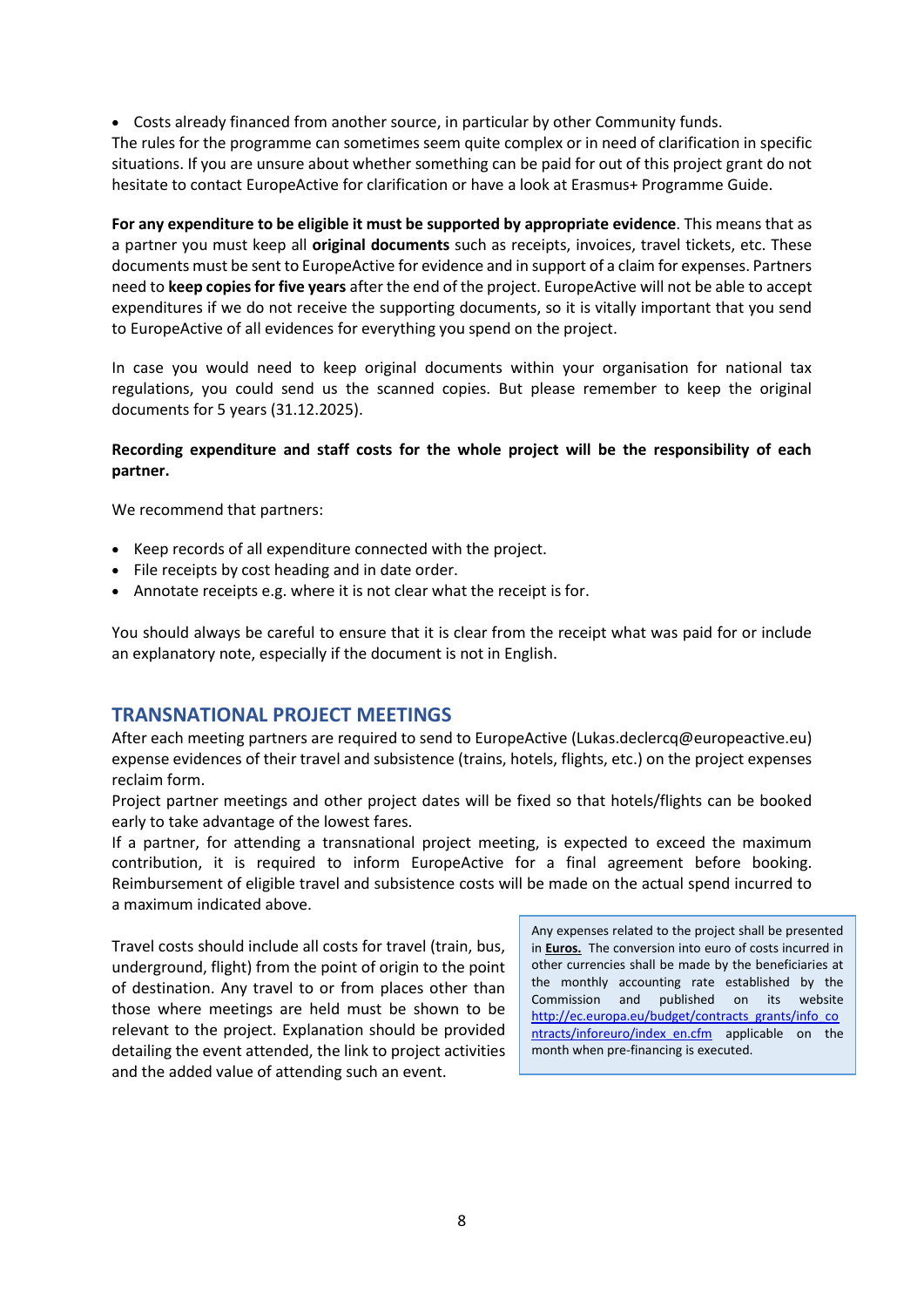#### <span id="page-8-0"></span>**TRAVEL & SUBSISTENCE**

For travel and subsistence costs, **partners are required to use the cheapest means of travel to attend meetings**, and these will usually be for low cost airlines for air travel for longer journeys. After each meeting or related activity, partners have to fill the **"TRAVEL AND SUBSISTENCE EXPENSES FORM RECORD"** (see appendix) with all receipts and invoices and post within 2 weeks after the journey took place to EuropeActive (please send as regular letter, not by registered post). Please note that EuropeActive will not consider: any expenses without its supporting evidence, any expenses not directly linked to project related activities and any expenses done for persons not directly employed by your organisations. Expenses must be settled in line with the EU guidelines which means:

#### *Remember! Your expenses should be recorded in euros*

*Please use the following link to convert your currency to Euro "where necessary" [http://ec.europa.eu/budget/contracts\\_grants](http://ec.europa.eu/budget/contracts_grants/info_contracts/inforeuro/index_en.cfm) [/info\\_contracts/inforeuro/index\\_en.cfm](http://ec.europa.eu/budget/contracts_grants/info_contracts/inforeuro/index_en.cfm)*

*Please chose year 2019 month 12 for conversion into EUR. This conversion will be valid during the entire duration of the project.*

- The shortest route of travel is to be chosen using the most reasonable means of transport the use of public transport wherever possible.
- Train tickets will be reimbursed in  $1<sup>st</sup>$  class carriages.
- Business class flights will not be reimbursed. The minimum distance to have flight costs reimbursed is 400 km.
- Travel by car will be reimbursed for the price of a  $1<sup>st</sup>$  class train ticket.
- Please add the original tickets and invoices as well as your boarding passes.
- Taxi will not be reimbursed unless exceptional circumstances
- Other subsistence costs are allowed (but please be sensible!)

Each partner will receive a **maximum contribution** of 530 EUR for travel distances between 100 and 1999km participant and 715 EUR for travel distances over 2000km. Also, for each social dinner of each meeting, the amount of 45 euro per participant is deducted from the Coordinator.

Project partner meetings and other project dates will be fixed so that rail tickets/flights can be booked early to take advantage of the lowest fares.

#### **If your flight ticket exceeds 300€ and you wish to claim the full cost of the journey you must ask the coordinator, EuropeActive, for final agreement before booking.**

Travel costs should include all costs for travel (train, bus, underground, flight) from the point of origin to the point of destination and should further include any related travel insurance costs.

Any travel to or from places other than those where meetings are held must be shown to be relevant to the project. Explanation should be provided detailing the event attended, the link to project activities and the added value of attending such an event.

Whilst away on project business it is reasonable for partners to re-claim any directly incurred subsistence costs. **Accommodatio**n costs for the participants are reimbursed on the basis of the most appropriate and cost effective means.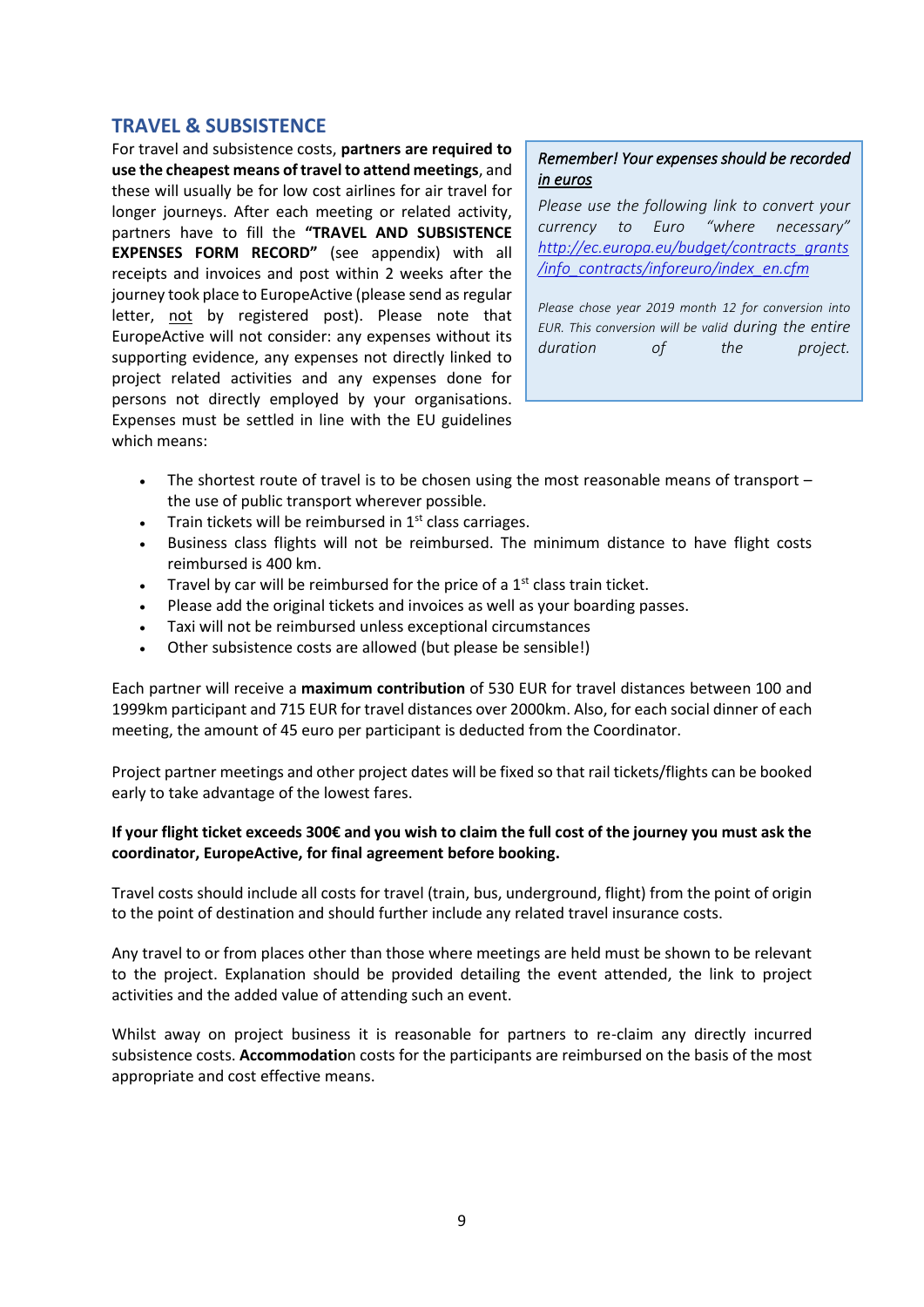#### <span id="page-9-0"></span>**UNIT CONTRIBUTION FOR INTELLECTUAL OUTPUTS (STAFF COSTS)**

Your staff costs are calculated by a predetermined unit contribution for time spend on Intellectual Outputs. In addition, each partner will be paid 250.00 EUR for each months of the project to cover costs related to Project Administration.

Costs related to units have to be documented by timesheets. Day rates are fixed by the European Commission and are related to role of the partner in the respective Intellectual Output (manager/ researcher/ technician/ administrator) and the country, the organisation is based in. Supporting documents to prove staff salaries are no longer needed.

Your organisation will receive some of the grant money to help pay for staff time spent on the project and will also have to contribute to the project funding in providing some "**Project Partner Funding" – or match funding as it is usually called.**

Project Partner Funding is an essential part of the working of the project as the grant received can only meet part of the eligible costs of the project. The balance has to be found and covered from other financial sources known as partner funding. Our proposal is that Partner Funding is the amount of staff working days partners will give towards the staff costs of the project over and above those days funded by the grant. Each partner will have to provide some working days to cover the partner funding element of the project. To be eligible, staff time must be recorded on a timesheet.

In the final report a final statement of costs must be presented. The maximum Community contribution towards Staff Costs will only be paid in full where the project achieves its contractually agreed aims.

#### **Please keep an up-to-date record of staff time spent on the project – do not wait long periods before completing a timesheet – you will have forgotten how much time you will have spent on the project!**

For your records you should keep:

• Copies of the quarterly timesheets submitted to EuropeActive.

Make sure you note any changes in personnel and when this occurs as rates of pay may also be affected. We gladly provide administrative support via telephone (+32 2649 9044) or email (lukas.declercq@europeactive.eu).

#### <span id="page-9-1"></span>**FINAL REPORT**

EuropeActive will need to submit to the Commission a final report with recommendation for future action, copies of correspondence, evidence of activity, and financial accounting. Through regular reporting to the Commission and the overview of the external evaluators, the final report will be prepared at the end of the action ready for submission within the terms of the grant agreement which will follow the final reporting meeting, consultation and feedback.

The approval of the report will result in the final payment of the grant money so partners will need to send details of their activities and outcomes and how match funding has been achieved. If the project is managed correctly and the work plans followed there should not be a problem in this.

Hence, the **total payments** for partners in National Fitness Day for Europe will be in three tranches (as set-out in the partner agreements and repeated in section 1.10 below).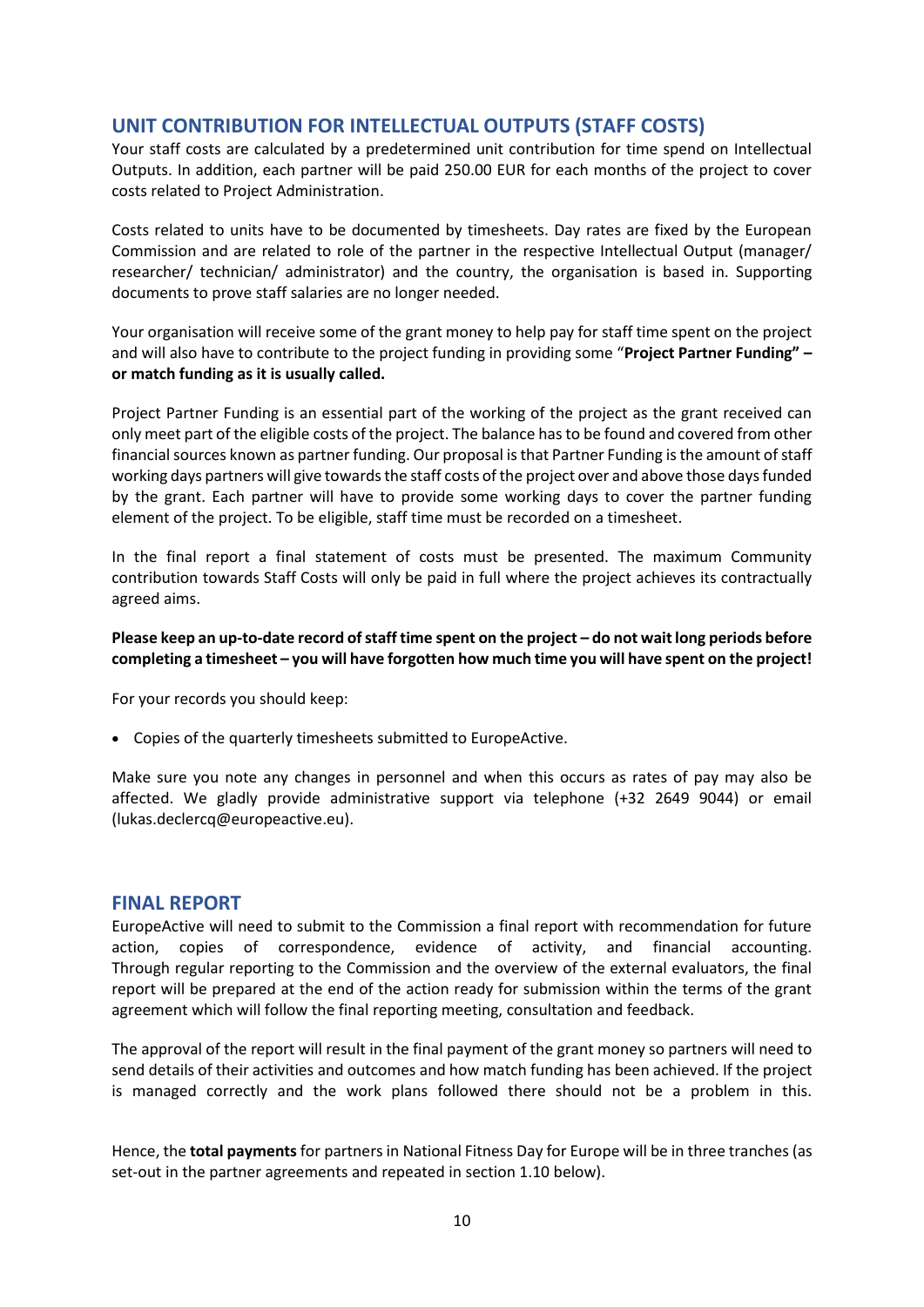The final report is submitted by EuropeActive, but it will include information from all partners. The partner contract has the times for when information needs to be sent to EuropeActive. Draft copies will be circulated to partners before final submission. The approval of the final report will trigger a payment of the grant funds from the European Commission so it is in every partner's interest to submit accurate information to EuropeActive by the given deadline.

#### <span id="page-10-0"></span>**AMENDMENTS**

An amendment is an act modifying the grant conditions initially agreed or established in clauses of the grant agreement or grant decision. In the case of grant decision, the Agency will sign a modifying decision. Any amendment to the Grant agreement must be subject to a prior written supplementary agreement. An amendment request should not be made retroactively e.g. changes that have in reality already been carried out.

Four principles apply:

- An amendment cannot question the decision to award the grant;
- An amendment cannot result in unequal treatment of beneficiaries;
- An amendment can be made only in writing;
- The modification to a grant agreement/grant decision have to be authorised by the same parties who have signed the initial agreement/decision.

#### <span id="page-10-1"></span>**WHY WE NEED A DISSEMINATION STRATEGY**

Dissemination is crucial part of the National Fitness Day for Europe project, with the aim to actively provide relevant stakeholders, key actors and the greater public with information on the quality, relevance and effectiveness of the outcomes and deliverables of the project and the collaborative partnership. Dissemination is a key aspect on which the project is judged. It is therefore important the partner's ability to promote and communicate the activities of the project in order to maximise the exposure and interest of National Fitness Day for Europe. Dissemination takes place during all stages and is fully integrated within all activities, with a continuous and steady flow of information between all stakeholders involved. It is important that you record dissemination activities to publicise and mainstream the project outside the partnership.

This Dissemination Strategy aims to develop a strategic plan for the project, in view of its main objective that is to raise awareness among stakeholders as well as all Europeans about the European Week of Sport and the National Fitness Day Campaigns. Through this plan, EuropeActive aims to secure longer-term effect of National Fitness Day for Europe outcomes and to provide good practices for policy-makers at National and European levels.

This strategy aims also to ensure coordination and consistency among all partners involved and throughout all phases of the action:

- Identifying the right communication and dissemination channels;
- Selecting the main stakeholder groups and audiences to be contacted at the various stages of the project cycle (e.g. partners, decision-makers at local, national and European level, academics and researchers, sport/fitness clubs, users of those clubs, NGO involved in this area, etc.);
- Expressing the main and strong messages to be delivered.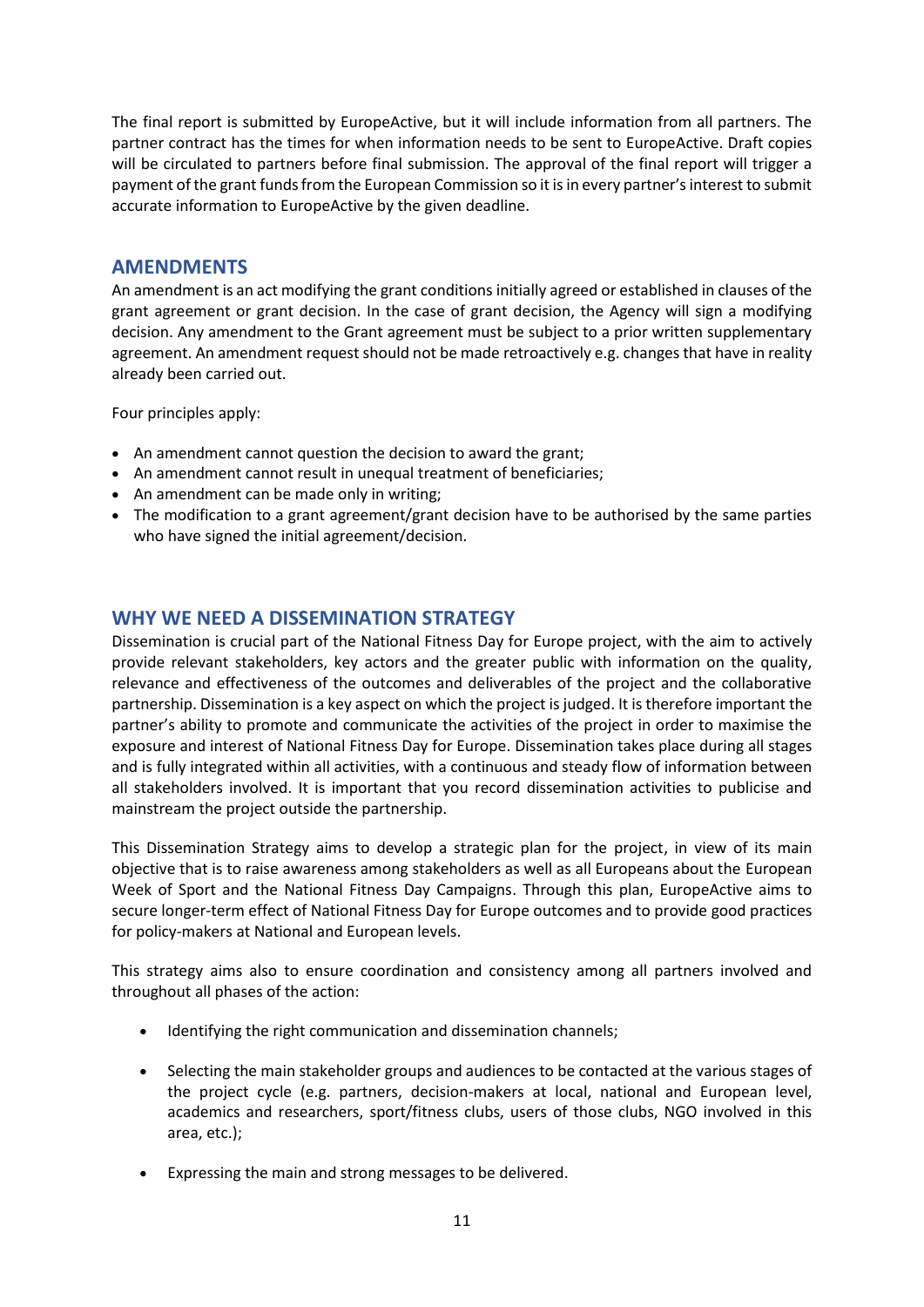Dissemination activities will be **led by Ireland Active**, who will be responsible of producing the key messages and materials (flyers, posters, video, website, etc.). The EuropeActive database of European contacts already holds over 3,000 contacts and this will be expanded into a separate group for the processes of project development and outcome dissemination.

**All partners** will also have responsibility for spreading information and will be encouraged to:

- Identify target groups and entities that can potentially contribute to the objectives of the project as it progresses.
- Disseminate information and actively exploit the outcomes of the project and the lessons learned to regional, national and European authorities and communities who have an influence, and direct policy makers in physical activity and fitness.
- Report regularly their dissemination activities both formal and informal providing details and copies of the products, if applicable.
- Engage themselves in dissemination activities, at the international, national and local level.
- Avoid duplication of efforts and have a coordinated strategy.
- Report about all of their dissemination actions to EuropeActive however small they may seem, providing details and copies of the products, if applicable. This will allow EuropeActive to maintain an updated list of dissemination activities and outputs. Quantitative indicators will be used to measure the project's impact and assess the quality of its methodology and products, and the external consultant's feedback throughout the project will also allow EuropeActive to assess the effectiveness of the dissemination plan.

The suggested **dissemination activities** for partners include:

- Talking about the project at meetings, seminars and conferences;
- Sending mails/documents to relevant organisations;
- Producing newsletters/articles/journals (hard copy or email);
- Put information on your websites
- Producing promotional materials such as leaflets; and
- Organising project seminars and conferences.
- Promotion of the positive affect of the outcomes.
- Engaging with cross-sectoral and key sporting organisations, educationalist and policy developers and of course the European Commission and Council of Europe.
- Attending **EU, national, regional and local events** to network and present the project, its achievements and outcomes to sport and fitness stakeholders.
- Publishing dissemination items, for instance newsletters, by reaching stakeholders and decisionmakers at national and local level.

Experience shows that often project partners do either not realize that they are doing dissemination or do not keep the coordinator organisations properly informed of those activities. However, it is crucial to know that in this project valorisation activities will form a major part of the final report. It is very important to keep good record of your activities (formal and informal) regarding the project and also report them to EuropeActive.

This project will have a robust evaluation strategy in order to ensure that both the project processes and products meet the highest possible standards. Evaluation allows the project's activities to be assessed, and strengths and weaknesses to be identified and addressed where necessary. It is a commitment made to the Commission by EuropeActive and requires the cooperation of partners.

In EuropeActive's case, the evaluation will be subcontracted to an external, independent company.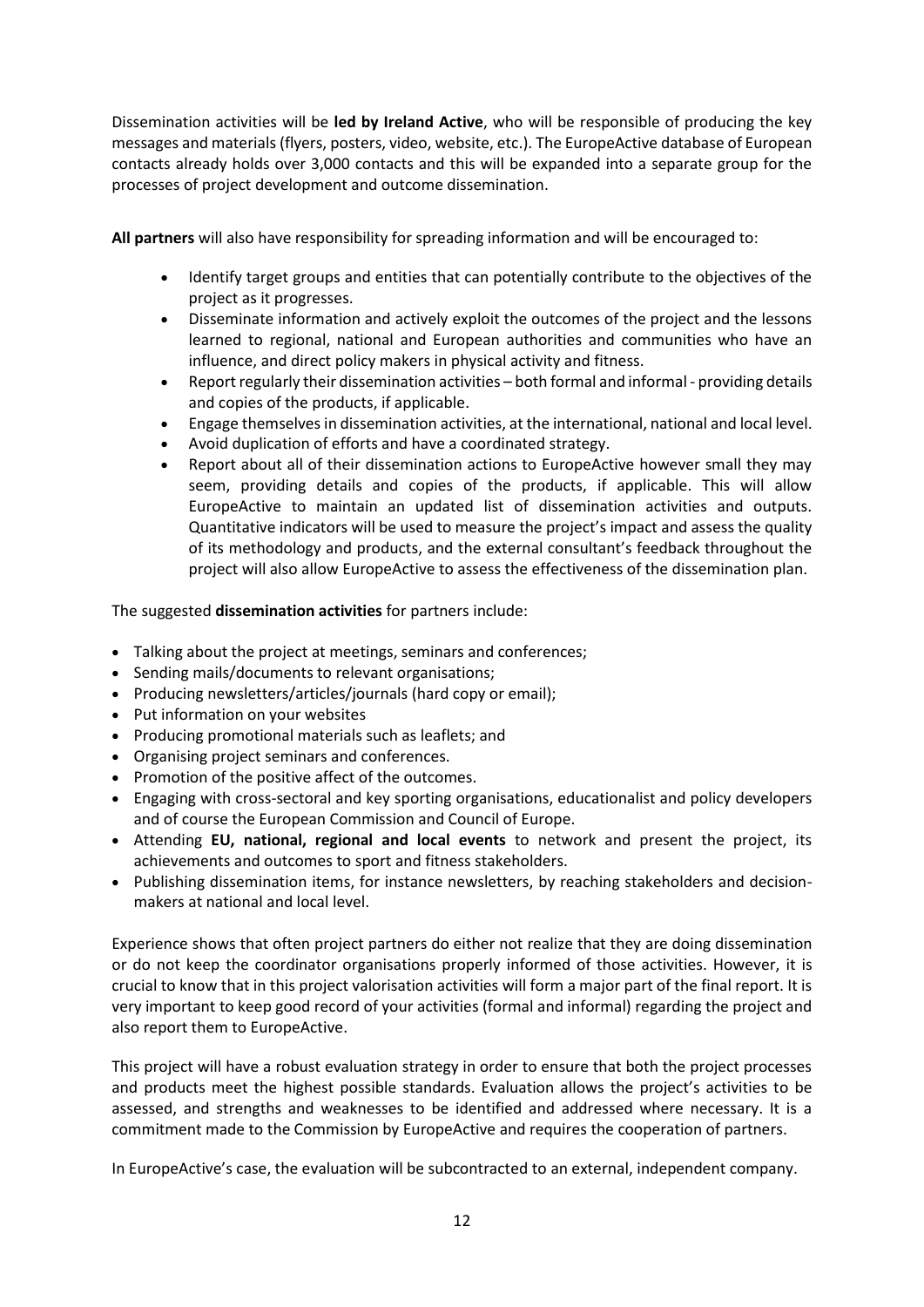#### <span id="page-12-0"></span>**TARGET AUDIENCE**

In order to ensure a wide dissemination of the activities carried out and the materials produced, the target audience of the project is composed of those individuals and entities that have the potential to carry forward the lessons and outcomes during the lifetime of this project and into the longer term after the project has been finalised and evaluated.

Consequently, few groups are already identifiable:

National Fitness Day for Europe project will address, in both the short and long-term the following target groups:

- European and international institutions (European Commission, European Parliament and World Health Organisation)
- Member States and Regions
- EWoS Coordinators
- National Fitness Associations
- General public

#### <span id="page-12-1"></span>**DISSEMINATION MEANS**

English will be the main language for dissemination and communication purpose (e.g. website, social media, publication, studies). However, the documents and promotional material such as social media content and flyers will be translated into the 3 EU



Co-funded by the Erasmus+ Programme of the European Union

working languages (EN, DE and FR). Moreover, the material published (e.g. research results, tools…) will be on free access and could be translated directly by any interested stakeholders, on their own charges.

It will be a critical and an early decision of the partners on the best ways forward for an effective project dissemination and to develop a detailed PR strategy to support the project activities. As national fitness associations, you will be able to highly promote the project concept and expected outcomes through your network at local and national level. On the other side, EuropeActive's database already holds over 3,000 contacts across Europe and this will be expanded into a separate group for the processes of project development and outcome dissemination.

The work and outcomes reached by each work package will be clearly communicated to all partners and leaders of the other work packages. All project developments and material produced under the work packages will be disseminated through relevant channels (social media, website, etc).

Dissemination will be planned process which will aim to actively provide relevant stakeholders and key actors with information on the quality, relevance and effectiveness of the outcomes of the project and the collaborative partnership. The final objectives of the dissemination actions can be summarized as follow:

- Achieve lasting impact of the project outcomes and events;
- Raise awareness about physical activity and the National Fitness Day and European Week of Sport messages.
- Ensure the sustainability of the National Fitness Day Campaigns and the relations with the non-EU project countries.

To achieve the above, the following tools will be used (and further described in the Dissemination H3 part, below).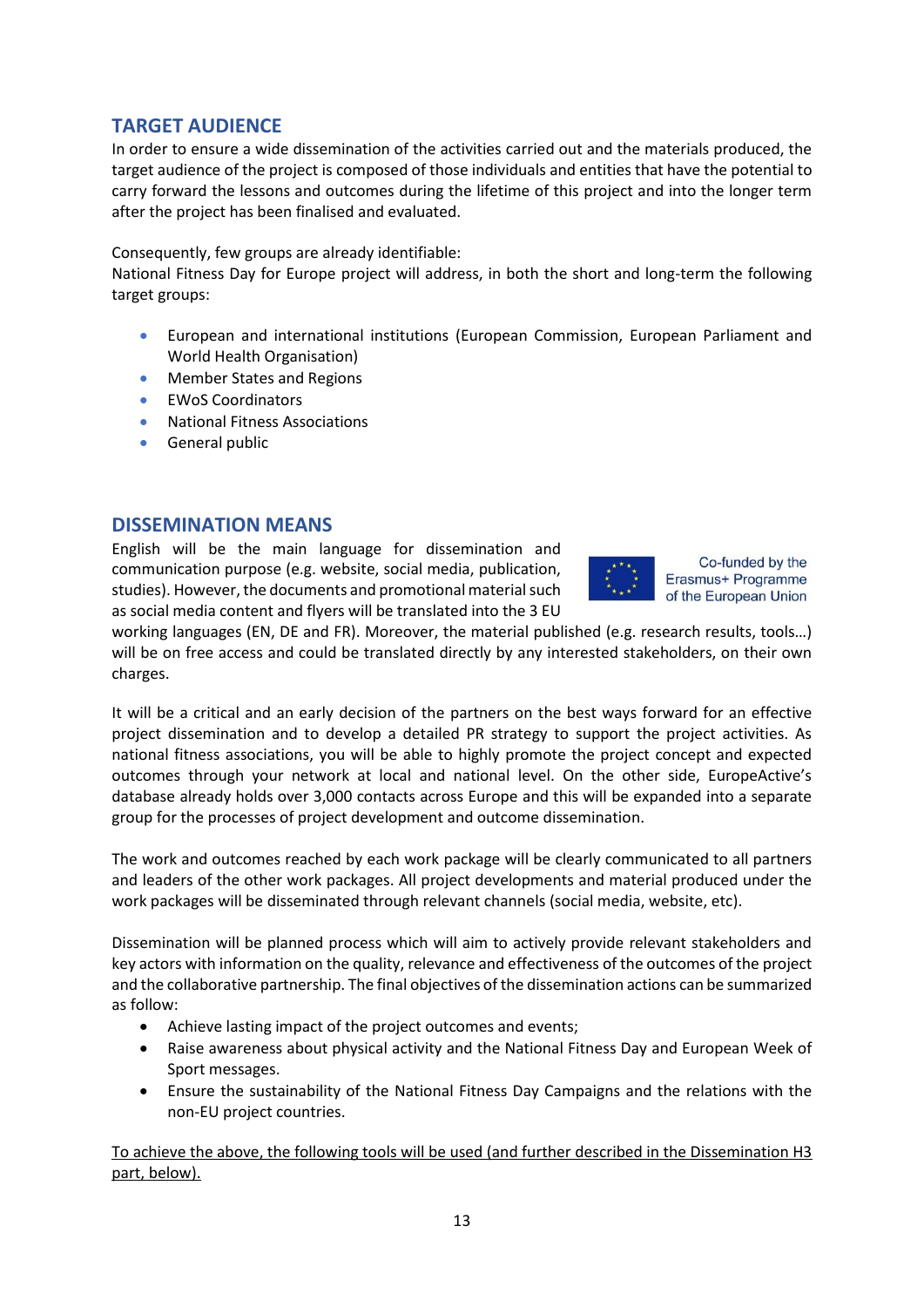- **The National Fitness Day for Europe collective communications plan**. Based on the input from the external contractor, including a visual identity, graphics materials and marketing advise, the partners will develop a collective communications plan.
- **Project website**. A project website will be settled in the first months of the project, following the visual identity directions previously mentioned.
- **Social Media Channels** (Facebook, Twitter, LinkedIn). As an effective way to reach people nowadays, social media will have a major role to promote the project.
- **Videos.** 2 videos will be produced in the framework of the project. The first one will introduce the National Fitness Day for Europe project and expected outcomes.
- **The [Erasmus+ Project Results Platform](http://ec.europa.eu/programmes/erasmus-plus/projects/).** All project developments and dissemination documents created during the project lifetime will be uploaded on the European Commission dissemination platform.
- **Conferences and events**. Participation in external events (e.g. conferences, trade fairs and exhibitions) will be encouraged to facilitate knowledge sharing and community building with target audiences.

English will be used as the main language for dissemination and communication purposes (e.g. website, social media, publication, studies).

Through regular reporting to the Commission and the overview of the external evaluator, the final report will be prepared at the end of the action ready for submission within the terms of the grant agreement which will follow the final reporting meeting, consultation and feedback.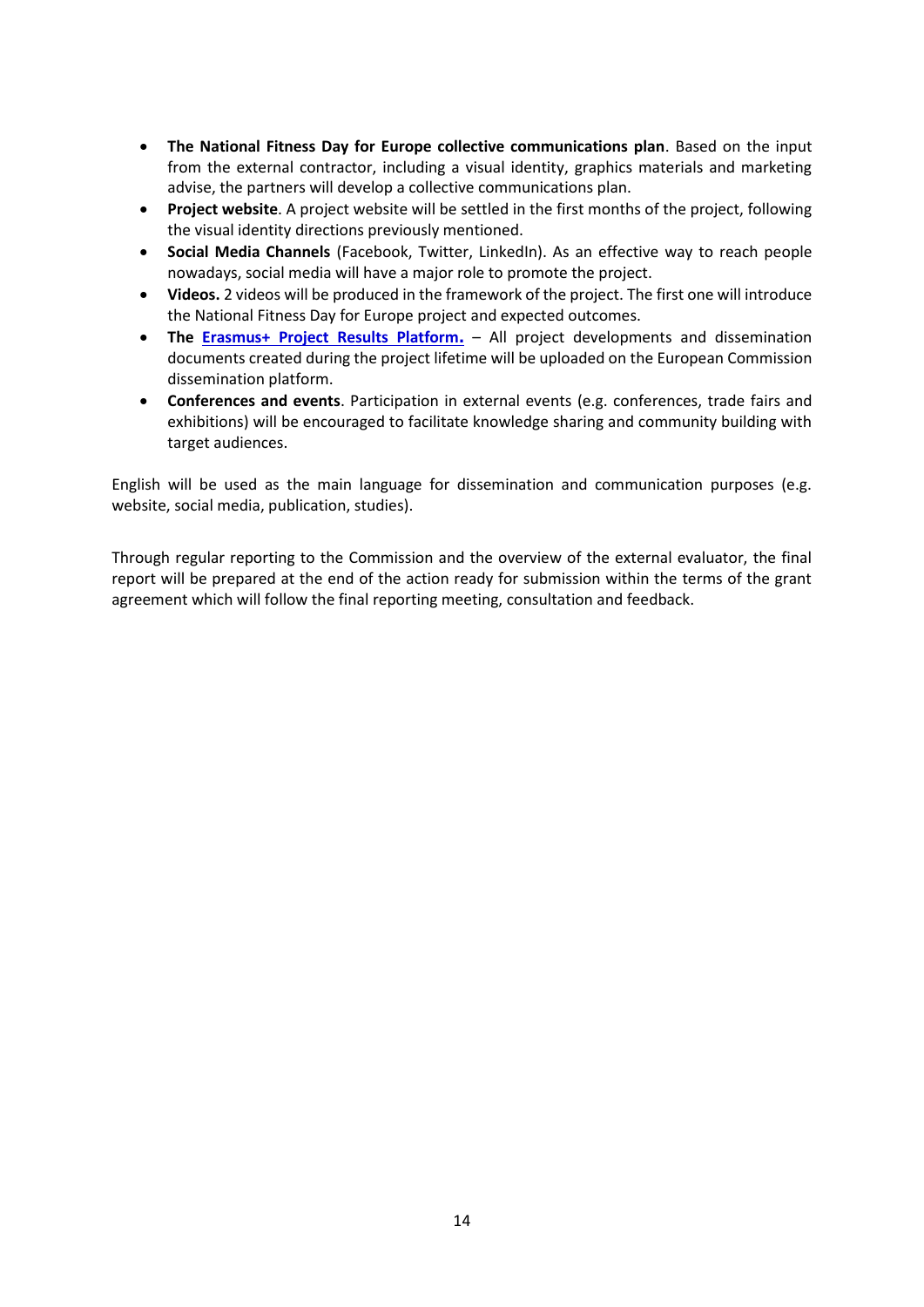### **Appendix 1: Travel and Subsistence Expense Reclaim Form**

Erasmus+ Sport Collaborative Partnership

### National Fitness Day for Europe NFD EU project

612950-EPP-1-2019-1-BE-SPO-SCP

TRAVEL AND SUBSISTENCE EXPENSES RECLAIM FORM

#### (1) Please note that this form record should be filled after each travel and subsistence expenses

Expenses must be settled in line with the EU guidelines which means:

- . The shortest route of travel is to be chosen using the most reasonable means of transport
- The use of public transport wherever possible (above 100 kms, unless exceptional circumstances)
- . Train: will be reimbursed in 1st class carriages.
- . Flights: business class flights will not be reimbursed. Please contact EuropeActive if the price is above 300 EUR.
- . Car will be reimbursed for the price of a 1st class train ticket. 0.20 EUR per kms. Please clarify point of departure and destination
- . Taxi will not be reimbursed unless exceptionnal circumstances
- . Other expenses such as telephone, minibar, etc. will not be reimbursed.

(2) Please note that the costs for meals, teas, coffees supplied during the meeting(s) are paid directly by EuropeActive.

(3) This expenses record need to be sent back to EuropeActive within 15 days after the meeting, with the supporting documents.

(4) Original receipts of tickets, hotel, booking, boarding passes, subsistence costs, etc. must be attached

(5) Currency rate - in case of expenses in any other currency than EUR, please use the following exchange rate:

| <b>Name</b>                 |  |
|-----------------------------|--|
| <b>Organisation</b>         |  |
| <b>Meeting/event</b>        |  |
| Arrival date (dd/mm/yyyy)   |  |
| Departure date (dd/mm/yyyy) |  |

| <b>Travel expenses</b>                                                  |              |  |  |
|-------------------------------------------------------------------------|--------------|--|--|
| <b>Flight</b>                                                           |              |  |  |
| Train                                                                   |              |  |  |
| <b>Bus/metro/tram</b>                                                   |              |  |  |
| <b>Parking</b>                                                          |              |  |  |
| Car travel @ 20 cents/kms                                               |              |  |  |
| Departure point (city, country) to<br>Destination Point (city, country) | From:<br>To: |  |  |
|                                                                         |              |  |  |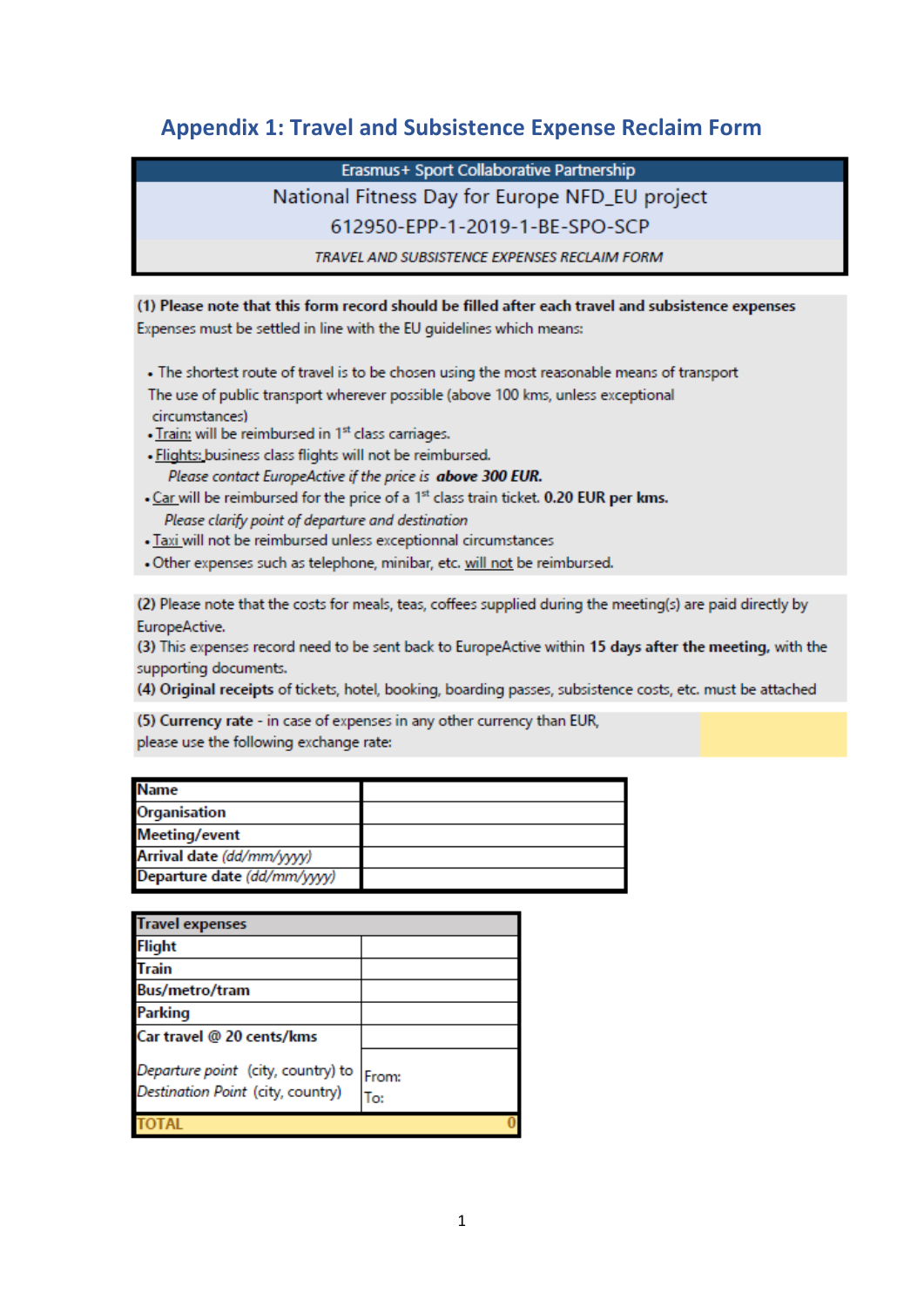| <b>Subsistence expenses</b> |  |  |
|-----------------------------|--|--|
| <b>Hotel</b>                |  |  |
| Meals/food/snacks, etc.     |  |  |
| Other expenses - identify:  |  |  |
| <b>TOTAL</b>                |  |  |

| Summary of your expense record    |  |  |  |
|-----------------------------------|--|--|--|
| <b>Total travel expenses</b>      |  |  |  |
| <b>Total susbistence expenses</b> |  |  |  |
| <b>Total expenses record</b>      |  |  |  |

| Please complete the bank detail where you want these expenses to be<br>paid |  |  |  |  |
|-----------------------------------------------------------------------------|--|--|--|--|
| <b>Bank account name</b>                                                    |  |  |  |  |
| <b>Account number</b>                                                       |  |  |  |  |
| <b>IBAN</b> number                                                          |  |  |  |  |
| <b>SWIFT/BIC code</b>                                                       |  |  |  |  |

I hereby declare that the costs listed above are wholly in connection with my services to the National Fitness Day for Europe project and as requested and approved by EuropeActive.

#### **Signature**

**Date** 

Please send this "travel and subsistence expenses record" form duly completed and signed with copies of all invoices, receipts, etc. that correspond to each expense you have included above. We will then make the reimbursement to the bank details you have provided within 30 days of receipt.

PLEASE DO NOT POST BY SPECIAL OR RECORDED DELIVERY

Send to Antigone Vatylioti - antigone.vatylioti@europeactive.eu **EuropeActive** Avenue des Arts/Kunstlaan 43 B-1040 Brussels, Belgium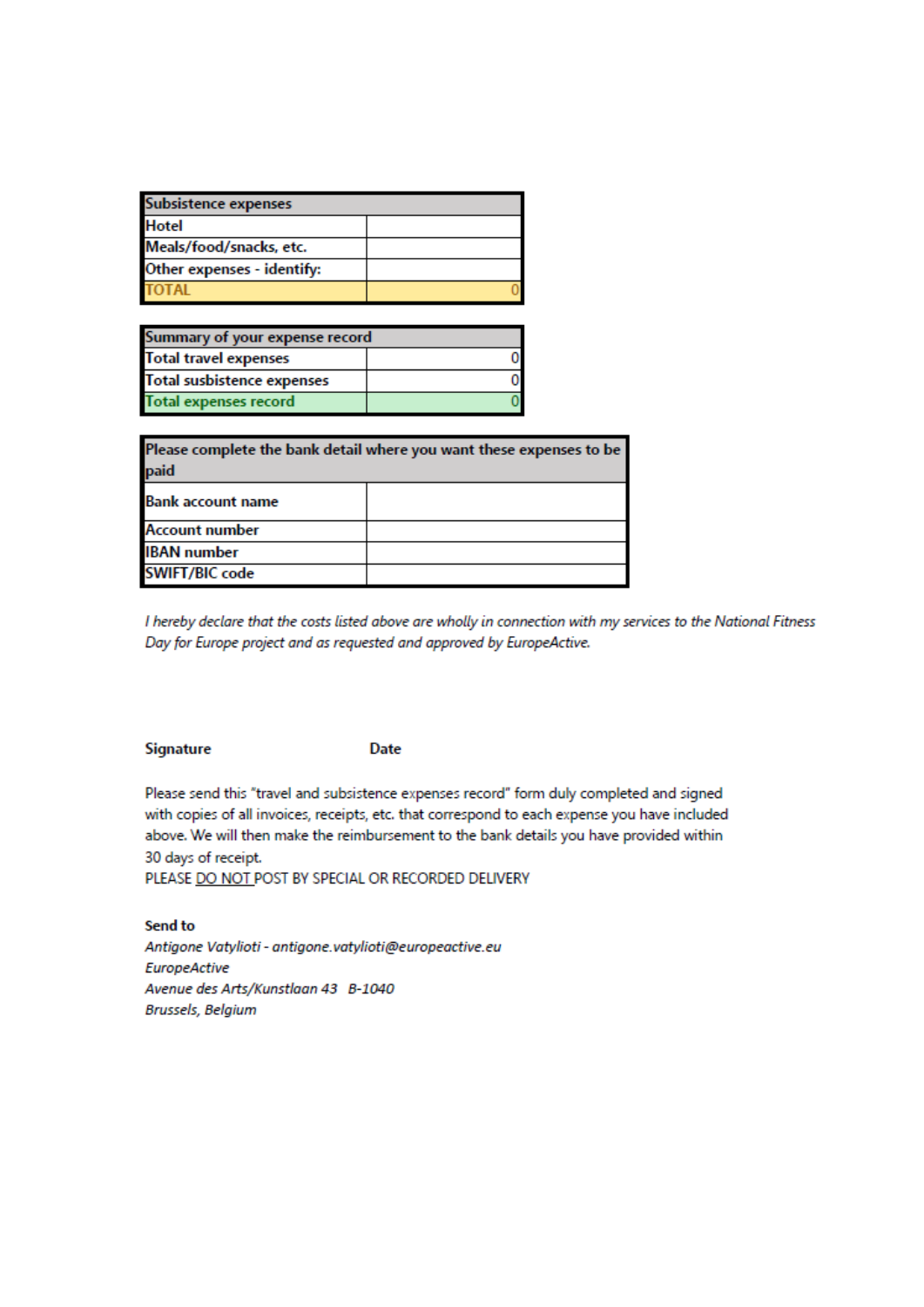## **Appendix 2: Timesheet**

Erasmus+ Sport Collaborative Partnership

National Fitness Day for Europe NFD\_EU project 612950-EPP-1-2019-1-BE-SPO-SCP

Please complete all yellow fields below

| Partner organisation |                                                                                             |
|----------------------|---------------------------------------------------------------------------------------------|
| Name of staff member |                                                                                             |
| Period               | Ouarter 1 - from 01.01.2020 to 31.03.2020                                                   |
|                      | A December 2012 and A College 2012 and the College 2012 and 2012 and 2012 and 2012 and 2012 |

Record your activity in 0.25 days - e.g 1 day, 1.25 days, 2.5 days, etc.

| Country | Position | Day rate |
|---------|----------|----------|
|         |          | #N/A     |

| <b>Intellectual Output</b>                                                  | Month 1 | Month 2 Month 3 | No of Days |
|-----------------------------------------------------------------------------|---------|-----------------|------------|
| NFD_EU handbook for the participating<br>1)<br><b>National Associations</b> |         |                 | 0          |
| NFD EU handbook campaign guide<br>2)                                        |         |                 | 0          |
| NFD EU National Stakeholder event planner<br>3)                             |         |                 | 0          |
| NFD_EU Annual activities evaluation report<br>4)                            |         |                 | o          |
| NFD EU Collective communication plan<br>5)                                  |         |                 | 0          |
| <b>TOTAL number of days</b>                                                 |         |                 |            |

|        | total days (as mentionned above)                                                           | $\bf{0}$                                | day rate                       | #N/A | <b>Total</b>                       | #N/A |
|--------|--------------------------------------------------------------------------------------------|-----------------------------------------|--------------------------------|------|------------------------------------|------|
|        |                                                                                            |                                         |                                |      |                                    |      |
| Signed |                                                                                            |                                         |                                |      |                                    |      |
|        |                                                                                            |                                         |                                |      | Send a signed and scanned copy to: |      |
| Date   |                                                                                            |                                         | Lukas Declercq                 |      |                                    |      |
|        |                                                                                            |                                         | lukas.declercq@europeactive.eu |      |                                    |      |
|        |                                                                                            | National Fitness Day for Europe project |                                |      |                                    |      |
|        | the property of the control of the control of the control of the control of the control of |                                         | ______                         |      |                                    |      |



Co-funded by the Erasmus+ Programme of the European Union

EuropeActive Avenue des Arts/Kunstlaan 43 1040 - Brussels Belgium